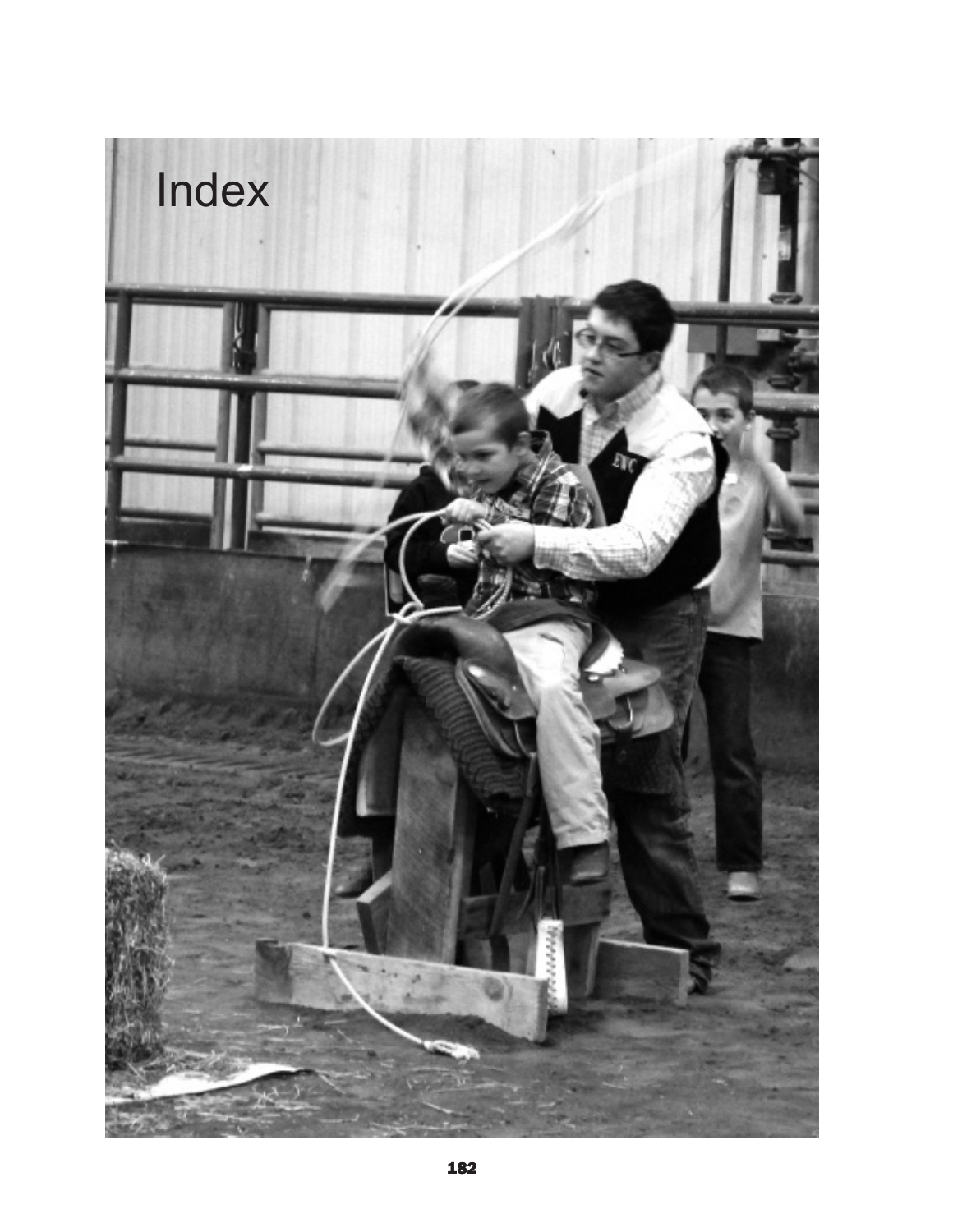| Academic Amnesty  144                       |
|---------------------------------------------|
| Academic Dishonesty  144                    |
| Academic Procedures & Regulations 135       |
| Academic Standing  142                      |
|                                             |
| Activity and Use/Technology Fees  17        |
|                                             |
|                                             |
|                                             |
|                                             |
| Adult Education 159, 168                    |
| Advanced Placement Examination 136          |
|                                             |
|                                             |
| Affirmative Action/Equal Employment         |
| Opportunity Policy Statement  11, 150       |
| Associate of Applied Science Degree 30      |
| Associate of Arts Degree  28                |
| Associate of Science Degree  29             |
|                                             |
|                                             |
|                                             |
|                                             |
|                                             |
|                                             |
|                                             |
|                                             |
|                                             |
|                                             |
|                                             |
|                                             |
| Center for Testing & Career Services  158   |
|                                             |
|                                             |
| Challenges to the Record  139               |
| Change of Major or Advisor  135             |
| Change of Registration  135                 |
| Clock Hour Certificate Programs  131        |
| College Level Examination Program (CLEP)137 |
|                                             |
|                                             |
| Community Ed/Outreach/Workforce 167         |
| COMPASS/ACT Guide 14                        |
|                                             |
|                                             |
| Cost of Attendance (Budget)<br>18           |
| Counseling Services 160                     |
| Course Numbering System  70                 |
| Courses of Instruction-refer to Programs of |
| Instruction                                 |
|                                             |
| Course Prerequisites and Waivers  71        |
| Credit Hour Load  136                       |
|                                             |
|                                             |
| Crime Awareness and Campus Security         |

| DANTES Subject Standardized Test  136<br>Development of Eastern Wyoming |
|-------------------------------------------------------------------------|
| Directory Information 146                                               |
|                                                                         |
| Distance Learning Options  31, 167                                      |
|                                                                         |
| Entrance Placement Testing 13                                           |
| Evening and Weekend Courses 167                                         |
| Expected Student Outcomes 25                                            |
| (FERPA) Family Educational Rights and Privacy                           |
|                                                                         |
|                                                                         |
| Final Examinations  138                                                 |
|                                                                         |
| Financial Aid Eligibility  125                                          |
| Gainful Employment 133                                                  |
|                                                                         |
| General Education Requirements  26                                      |
|                                                                         |
|                                                                         |
| Grade Point Average  139                                                |
|                                                                         |
|                                                                         |
| Grievance Procedure  148                                                |
| Housing (See On-Campus Housing)  162                                    |
| Independent Study  138                                                  |
| Institutional Challenge Exams 136                                       |
| Instructional Support Services  158                                     |
| Instructional Technology  159                                           |
| International Students  16                                              |
|                                                                         |
|                                                                         |
| Limitations of Courses Offered 141                                      |
|                                                                         |
|                                                                         |
|                                                                         |
| Motor Vehicle Information 165                                           |
|                                                                         |
|                                                                         |
| On-Campus Housing  162                                                  |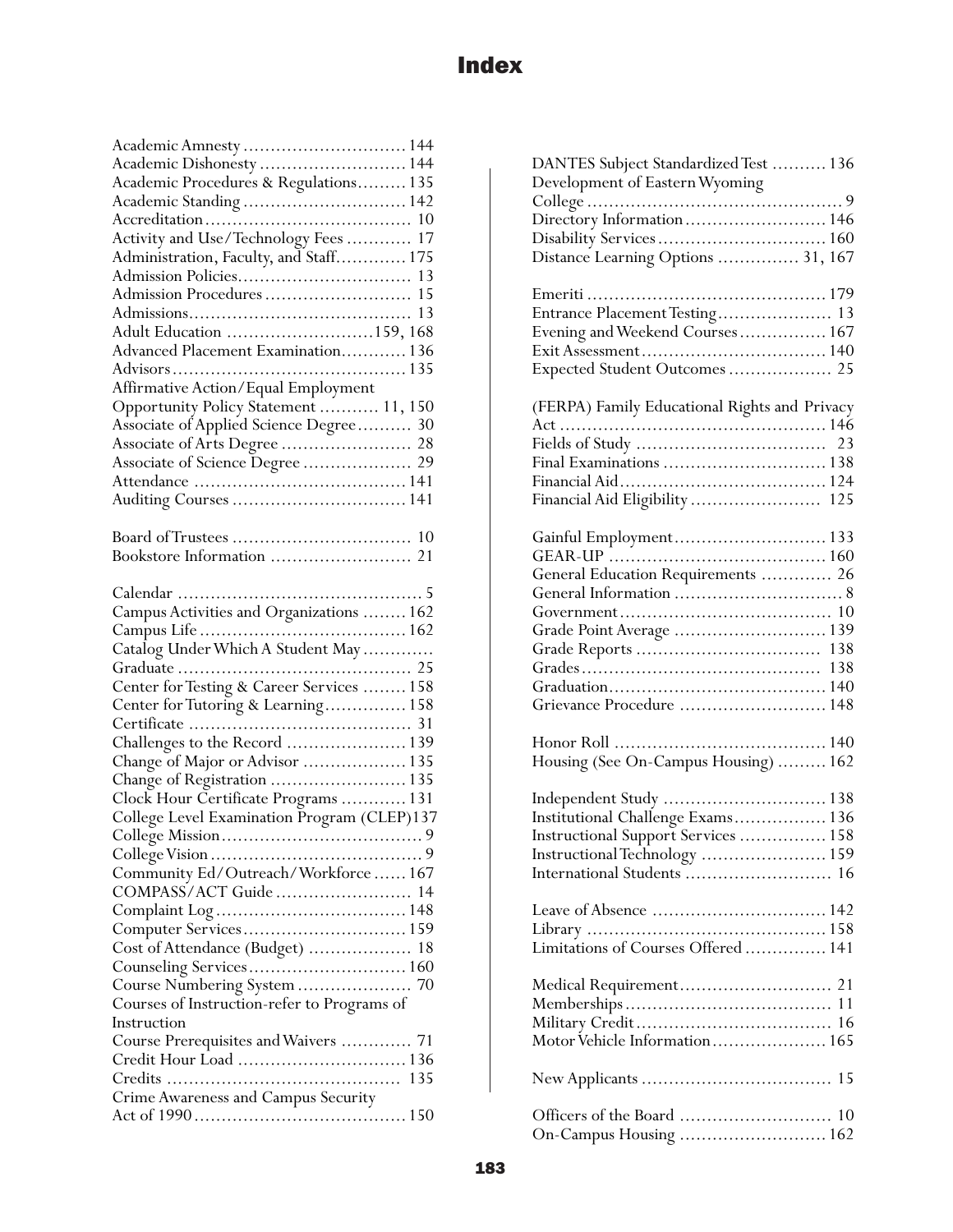## **Index**

| On-Campus/Outreach Use/Technology Fees17   |  |  |  |  |
|--------------------------------------------|--|--|--|--|
| Outreach Coordinators 180                  |  |  |  |  |
| Outreach Program  169                      |  |  |  |  |
|                                            |  |  |  |  |
| Programs of Instruction and                |  |  |  |  |
|                                            |  |  |  |  |
| Accounting                                 |  |  |  |  |
|                                            |  |  |  |  |
|                                            |  |  |  |  |
| Agri-Business: Farm & Ranch Management     |  |  |  |  |
|                                            |  |  |  |  |
| Agri-Business: Beef Production Certificate |  |  |  |  |
|                                            |  |  |  |  |
| Agri Business and Sciences                 |  |  |  |  |
|                                            |  |  |  |  |
| Agricultural Economics                     |  |  |  |  |
|                                            |  |  |  |  |
| Agriculture                                |  |  |  |  |
|                                            |  |  |  |  |
| Agriculture-Rangeland Ecology and          |  |  |  |  |
| Watershed Management                       |  |  |  |  |
|                                            |  |  |  |  |
|                                            |  |  |  |  |
| Agriculture Technology                     |  |  |  |  |
|                                            |  |  |  |  |
|                                            |  |  |  |  |
| Agroecology                                |  |  |  |  |
| American Studies                           |  |  |  |  |
|                                            |  |  |  |  |
| Animal Science                             |  |  |  |  |
|                                            |  |  |  |  |
|                                            |  |  |  |  |
| Anthropology                               |  |  |  |  |
|                                            |  |  |  |  |
| Aquaculture Technician                     |  |  |  |  |
|                                            |  |  |  |  |
|                                            |  |  |  |  |
| Art                                        |  |  |  |  |
|                                            |  |  |  |  |
|                                            |  |  |  |  |
| Biology                                    |  |  |  |  |
|                                            |  |  |  |  |
|                                            |  |  |  |  |
| Business Administration                    |  |  |  |  |
|                                            |  |  |  |  |
|                                            |  |  |  |  |
| Business Education                         |  |  |  |  |
|                                            |  |  |  |  |
| <b>Business Office Technology</b>          |  |  |  |  |
|                                            |  |  |  |  |
|                                            |  |  |  |  |
| Business Records                           |  |  |  |  |
|                                            |  |  |  |  |
| Chemistry                                  |  |  |  |  |
|                                            |  |  |  |  |

| Communication                           |    |
|-----------------------------------------|----|
|                                         |    |
| Communication and Mass Media            |    |
|                                         |    |
| Computer Applications                   |    |
|                                         |    |
|                                         |    |
| Computer Science                        |    |
| Course. 81                              |    |
| Construction Technology                 |    |
| Course. 81                              |    |
| Cosmetology                             |    |
|                                         |    |
|                                         |    |
| Cosmetology-Hair Technician 44          |    |
| Cosmetology-Nail Technician             |    |
|                                         |    |
| Cosmetology-Skin Technician             |    |
|                                         |    |
|                                         |    |
| Criminal Justice                        |    |
|                                         |    |
|                                         |    |
| Crop Science                            |    |
|                                         |    |
| Culinary Arts                           |    |
|                                         |    |
| Economics                               |    |
|                                         |    |
|                                         |    |
| Education                               |    |
|                                         |    |
|                                         |    |
| Education-Child Development             |    |
|                                         |    |
| Education-Early Childhood               |    |
|                                         |    |
|                                         |    |
| Education-Elementary                    |    |
|                                         |    |
|                                         |    |
| Education-Secondary                     |    |
|                                         |    |
| Education-Secondary, Agriculture Option |    |
|                                         | 51 |
| Education-Educational Foundations       |    |
|                                         |    |
| Education-Exceptional Children          |    |
|                                         |    |
|                                         |    |
| Electrical Apprenticeship               |    |
|                                         |    |
| Electrical Technology                   |    |
|                                         |    |
| Engineering Technology                  |    |
|                                         |    |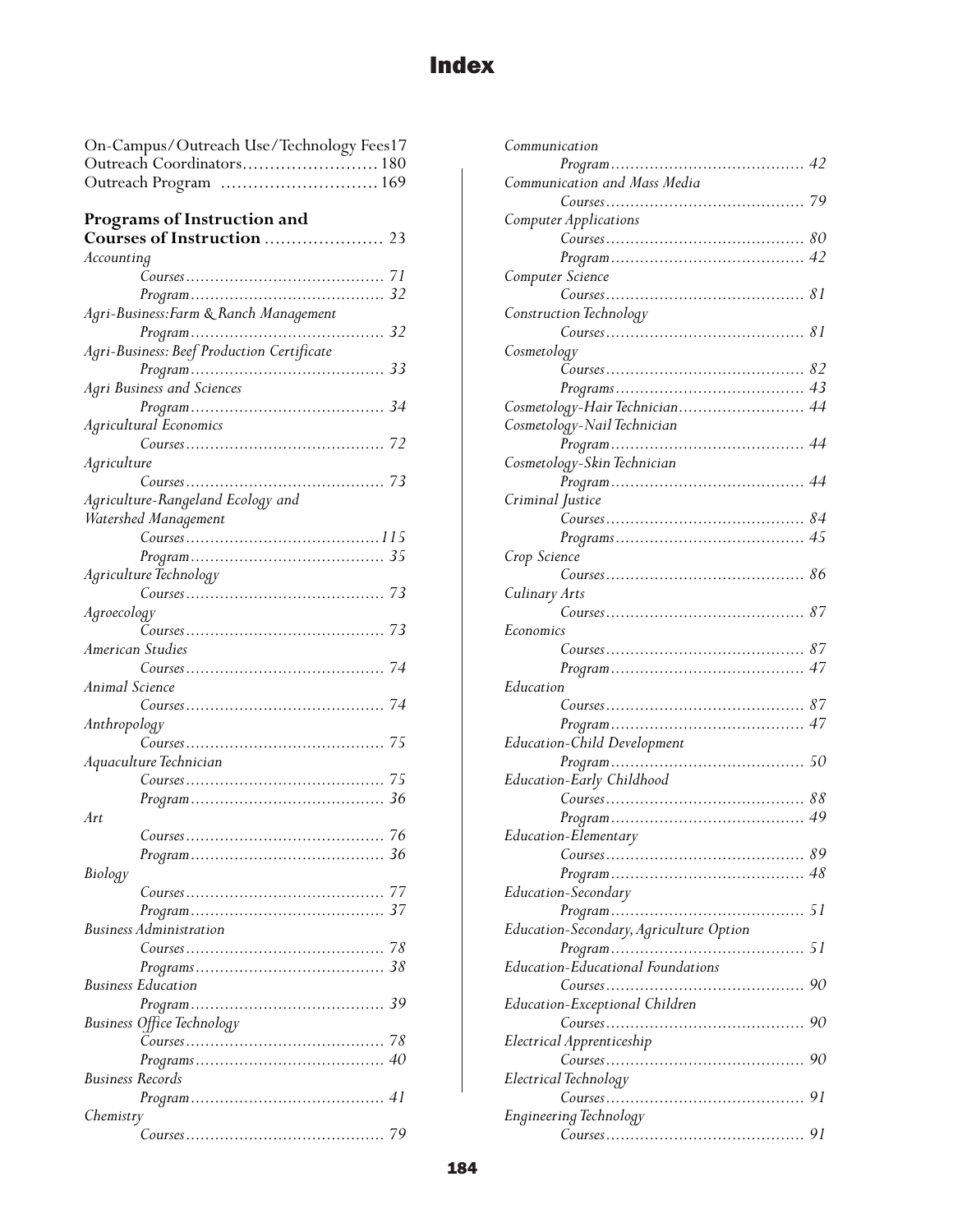## Index

| English                                         |
|-------------------------------------------------|
|                                                 |
|                                                 |
| English as a Second / Foreign Language Teaching |
| Certificate Program                             |
|                                                 |
| Entrepreneurship                                |
|                                                 |
|                                                 |
| Equine Studies                                  |
|                                                 |
| Family and Consumer Science                     |
|                                                 |
| French Language                                 |
|                                                 |
|                                                 |
| Geography<br>96                                 |
|                                                 |
| Geology                                         |
| 96                                              |
| German Language                                 |
| 96                                              |
| Health Education-Physical and Health            |
| 96                                              |
| Health Technology                               |
|                                                 |
| Heavy Equipment Operator                        |
|                                                 |
| History                                         |
| 98                                              |
| Human Development                               |
|                                                 |
| 99                                              |
|                                                 |
| <b>Interdisciplinary Studies</b>                |
|                                                 |
|                                                 |
|                                                 |
| Instructional Technology-Education              |
|                                                 |
| International Studies                           |
|                                                 |
| Internet                                        |
| Course. 100                                     |
| Journalism                                      |
|                                                 |
| Languages: (Foreign)                            |
|                                                 |
| Library Science-Education                       |
|                                                 |
| Machine Tool Technology                         |
|                                                 |
|                                                 |
| Management-Business                             |
| Course 101                                      |
| Marketing                                       |

| <b>Mathematics</b>                                  |                                                     |
|-----------------------------------------------------|-----------------------------------------------------|
|                                                     |                                                     |
|                                                     |                                                     |
| Mining Technology                                   |                                                     |
|                                                     |                                                     |
| Molecular Biology                                   |                                                     |
|                                                     | Course. 104                                         |
| Music                                               |                                                     |
|                                                     |                                                     |
|                                                     |                                                     |
| Nursing                                             |                                                     |
|                                                     |                                                     |
|                                                     |                                                     |
| Nursing Studies                                     |                                                     |
|                                                     |                                                     |
| PE Activity-Physical and Health Education           |                                                     |
|                                                     | Course. 107                                         |
| Philosophy                                          |                                                     |
|                                                     |                                                     |
| Physical Education-Athletics                        |                                                     |
|                                                     |                                                     |
| Physical Education, Health, and Recreation          |                                                     |
|                                                     |                                                     |
|                                                     |                                                     |
|                                                     | Physical Education Professional-Physical and Health |
| Education                                           |                                                     |
|                                                     |                                                     |
|                                                     |                                                     |
| Physics                                             |                                                     |
|                                                     |                                                     |
| Plate Welding                                       |                                                     |
|                                                     |                                                     |
| Political Science                                   |                                                     |
|                                                     |                                                     |
| Preprofessional Programs                            |                                                     |
|                                                     |                                                     |
| Preprofessional Programs-Pre-Dentistry or           |                                                     |
| Pre-Medicine                                        |                                                     |
|                                                     |                                                     |
|                                                     |                                                     |
| Preprofessional Programs-Pre-Veterinary<br>Medicine |                                                     |
|                                                     |                                                     |
|                                                     |                                                     |
| Preprofessional Programs-Allied Health              |                                                     |
|                                                     |                                                     |
| Preprofessional Programs-Pre-Nursing                |                                                     |
|                                                     |                                                     |
| Preprofessional Programs-Pre-Pharmacy               |                                                     |
|                                                     |                                                     |
| Psychology                                          |                                                     |
|                                                     |                                                     |
| Range Ecology & Watershed Management                |                                                     |
|                                                     |                                                     |
| Religion                                            |                                                     |
| Renewable Resources                                 |                                                     |